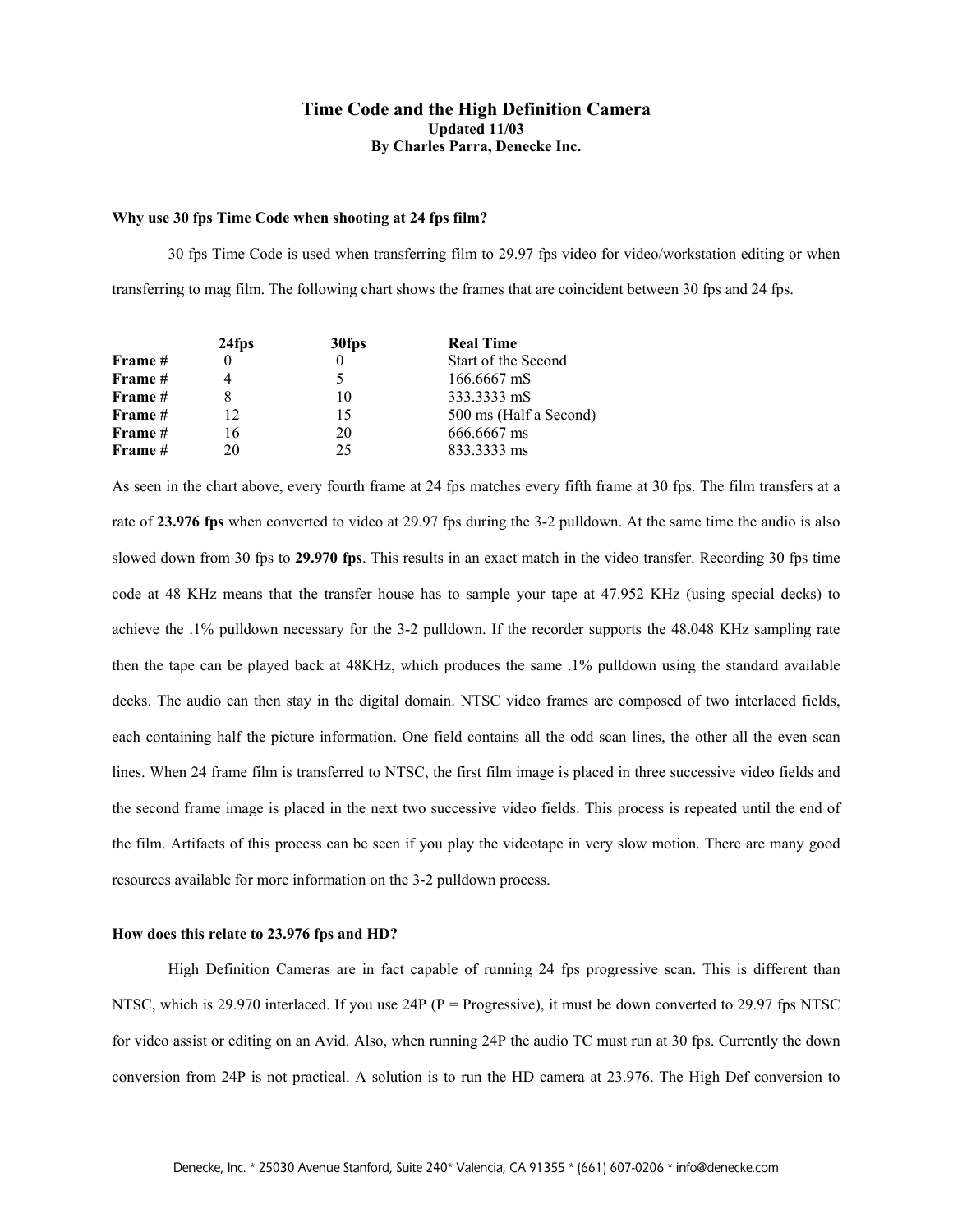NTSC video can then use the available standards converters. The following chart shows the frames that are coincident between 29.970 and 23.976.

|                | 23.976fps | 29.970fps | <b>Real Time</b>         |
|----------------|-----------|-----------|--------------------------|
| <b>Frame</b> # |           |           | Start of the Second      |
| Frame #        |           |           | 166.8333 mS              |
| Frame #        |           | 10        | 333.6667 mS              |
| Frame #        | 12        | 15        | 500.5 ms (Half a Second) |
| Frame #        | 16        | 20        | 667.3333 ms              |
| Frame #        | 20        | 25        | 834.1667 ms              |

Again, every fourth frame at 23.976 fps matches every fifth frame at 29.970 fps. What does this mean to the audio Time Code? Just run it at 29.97 fps! The same sync relation from the 3-2 pull down chart holds true. The difference being that there is not a speed change on the audio or video and the sampling rate can stay at 48KHz.

### **What is Tri-Level sync?**

The NTSC video signal consists of a Blanking Pulse (sync pulse + color burst + back porch) followed by the video image data. This signal is repeated every scan line (525 NTSC, 625 PAL) to make up the video frame. High Definition video uses what is called Tri-level sync. This signal consists of a three level sync pulse (0 V Blank, -.3 mV pulse, +.3 mV pulse) followed by the video image data. This signal is repeated every scan line to make up the video frame. HD cameras do not genlock or reference to a NTSC/PAL video sync signal.

## **What do I do on the set?**

 Until modern audio recorders support the 23.976 frame rate all we can do is "Cross Jam." What is really important here is that the jam sync occurs on the "00" frame. The zero frame is the start of the second (real time or not). All Denecke products have always done this so there is no problem there. If your recorder jams on the zero frame, i.e. Nagra IV-STC, then you can cross jam directly without having to use one of our boxes. HHB and PD-4 owners can cross jam using the Denecke Syncbox, SB-T, or GR-1. Simply feed the 23.976 TC out of the HD Camera and into the Syncbox, SB-T, or GR-1 set to 29.97 Non Drop and jam sync them as usual. Then simply take the 29.97 code over to your recorder (set to 29.97 Non Drop) and jam sync or external feed the recorder with the SB-T, Syncbox, or GR-1. The Time Code Slate is handled in the same fashion. Set it to 29.97 and jam it either from the camera or the cross-jammed Syncbox or GR-1. Treat this as a 29.97 video shoot. Keep in mind that this procedure only works for Free Run / Time of Day shoots. Be aware that if the camera is powered down for a battery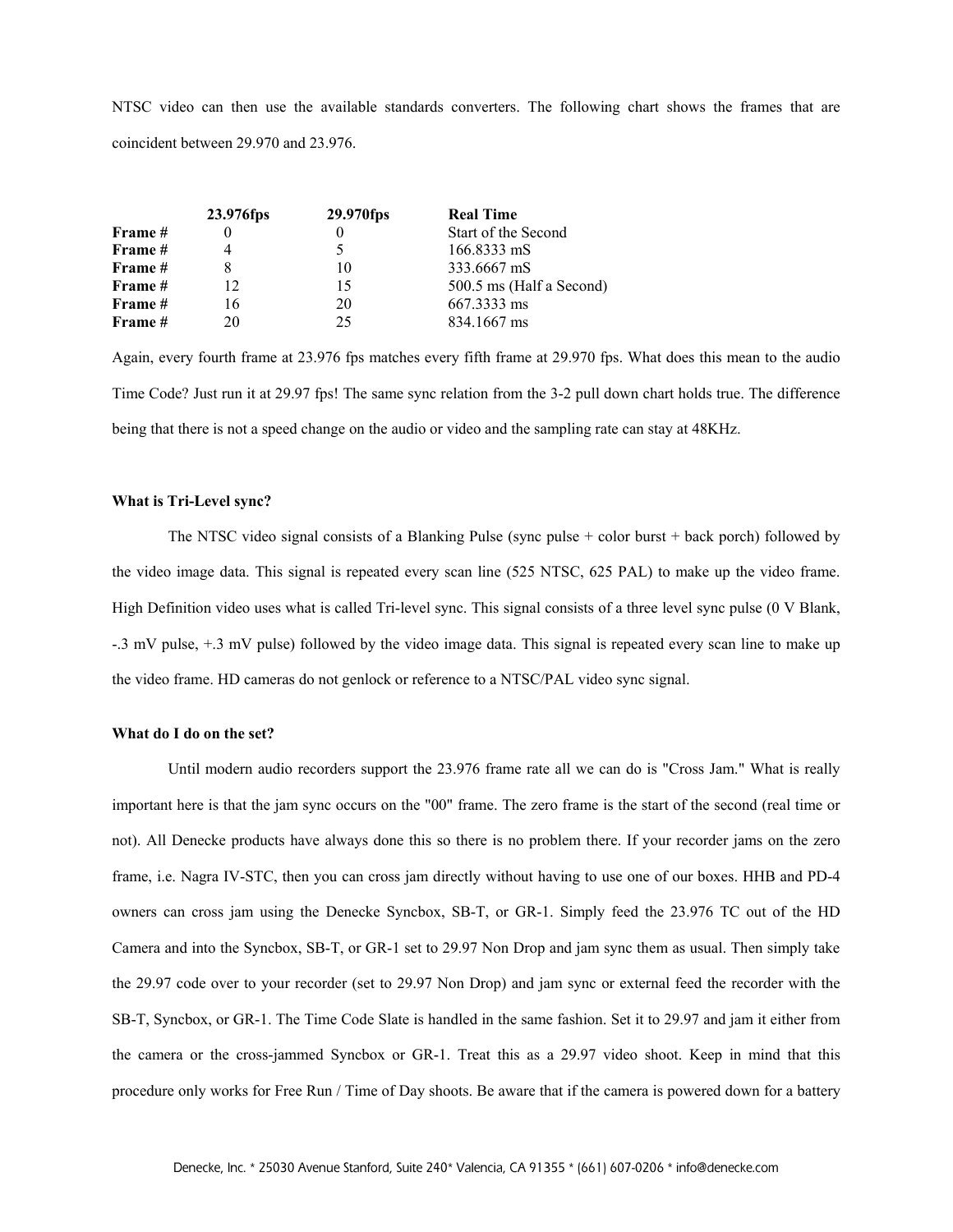change, etc. then the camera code will not be concurrent when powered back up. In this case you will need to re-jam everything. As always, communication is very important between the camera and sound departments!

 An alternate method and the simplest way for Free Run shoots is to feed external time code and Tri-Level sync to the HD camera. This is useful in multi-camera shoots. Jam sync a SB-T set at 23.976 (Sony F900) to your recorder set at 29.97 ND. Attach the SB-T to the camera and feed it the SB-T time code and Tri-Level sync. When external sync is fed to HD cameras, this sync becomes the master reference for the camera and must be extremely stable. When using an SB-T, you don't have to worry about the camera being powered down. Jam sync your time code slate to your recorder at 29.97ND and slate as usual. A software upgrade is available for all the Denecke Products (TCXO preferred for high stability) to enable the generation of 23.976 fps. The catch is that HD cameras want to see Tri-Level Sync + Time Code for absolute frame accuracy. When feeding external time code only, without Tri-Level sync reference, the camera will generate several green frames when the time code drifts against the camera's internal Tri-Level. Also note that faulty or misconnected cables can also cause the green frame(s) issue.

 Another option is to ignore the 23.976 on the camera completely. Run your audio recorder with Time of Day (29.97fps) and jam sync your slate as usual. You can take the output of a Syncbox that has been jammed to your recorder (29.97fps) and feed it into track 2 of the HD camera that can be used in editorial as a backup. The audio will stay at 29.970 fps when it is transferred. Also, you don't have to worry about the camera being powered down. Just make sure to communicate with post so they don't get mixed up with the time code on the HD camera audio track!

 Record/Run time code is a bit more complicated. The 23.976 TC can be sent via RF or hard wired to the SB-T or GR-1 (set to 29.97ND). It is necessary to re-jam at the start of each take since the time code clock is stopped when the camera isn't running film. The re-jam process is automatic with a SB-T or a GR-1 in Jam Continuous mode (JC). The SB-T and GR-1 lock on to the next valid (00) frame anytime there is a break in the time code clock (camera stopped).